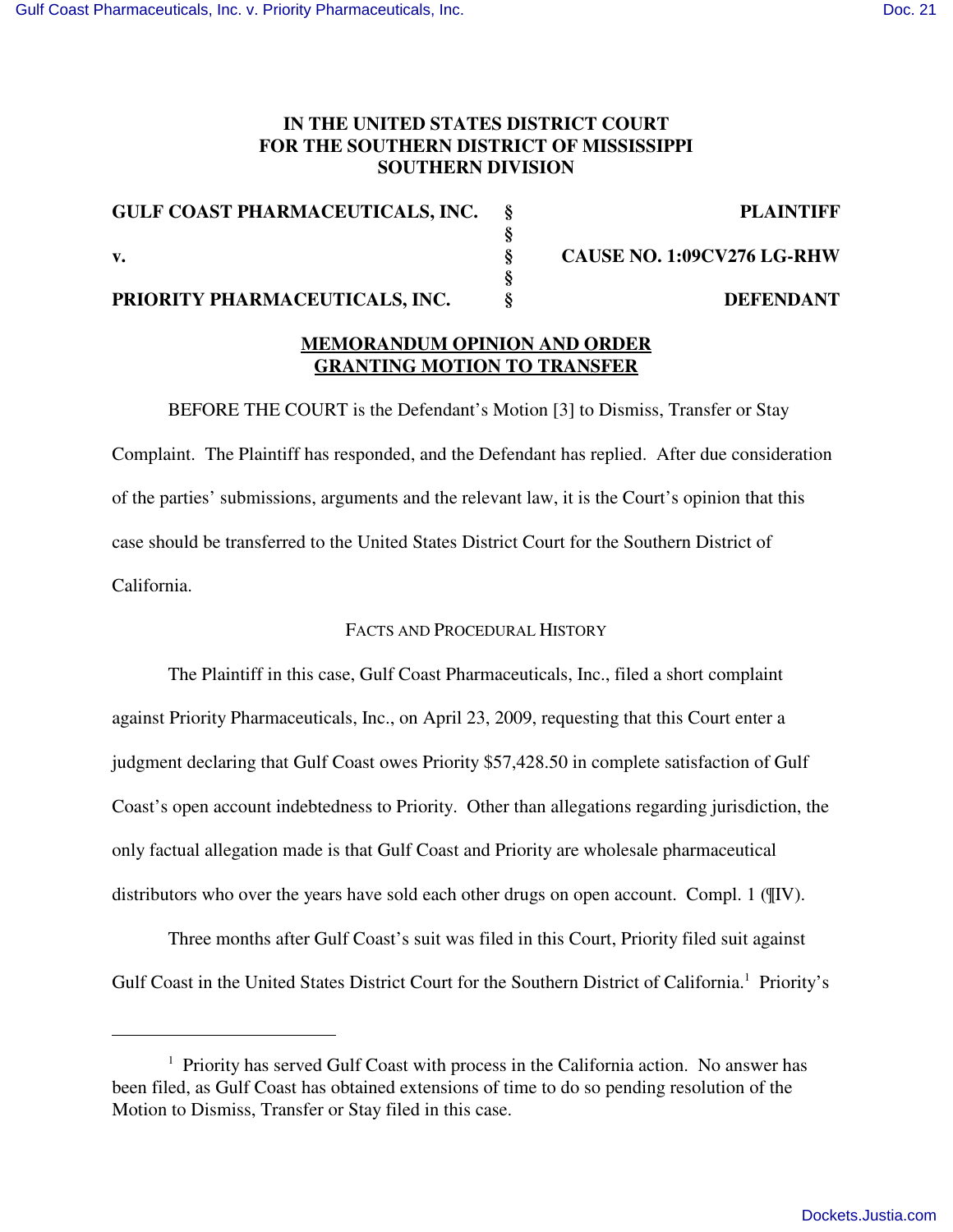complaint includes claims for breach of contract, "account stated," and fraud, and requests declaratory relief. Ct. R. 4-2 p. 2-10. Specifically, Priority requests that the California District Court declare that Gulf Coast owes Priority at least \$361,054.50 and that Gulf Coast has no right to set off any amounts due. *Id*. at 9. Priority then filed the Motion to Dismiss, Transfer or Stay that is now before this Court, contending that Gulf Coast's Complaint is an anticipatory lawsuit that the Court should refrain from adjudicating.

There were two primary transactions leading up to Gulf Coast's initiation of this action. First, in 2007, Gulf Coast sold a medical product to Priority, which then sold it to a third party for \$572,460 (the "2007 PP Order"). Gulf Coast and Priority agreed that Priority would pay Gulf Coast a lesser amount for the medical product when Priority was paid by the third party. This is referred to as the "2007 PP-GC Agreement." Second, Priority sold a medical product to Gulf Coast for \$361,054. This is referred to as the "2008 GC Order."

In late 2008, Priority made demand for payment of \$371,054.50 from Gulf Coast for the 2008 GC Order and other orders. Gulf Coast refused to make full payment and in effect insisted that Priority make payment on the unpaid portion of the 2007 PP Order by claiming that it owed Priority only \$57,428.50 on its open account.

#### **DISCUSSION**

Gulf Coast's Complaint presents a single claim for declaratory relief brought pursuant to 28 U.S.C. § 2201 and Rule 57 of the Federal Rules of Civil Procedure. Priority has filed this motion asserting that Gulf Coast's Complaint was filed in anticipation of a suit by Priority and consequently, was filed solely for the purpose of forum shopping after Gulf Coast's attempts to negotiate a settlement failed. Priority further argues that its suit for breach of contract and related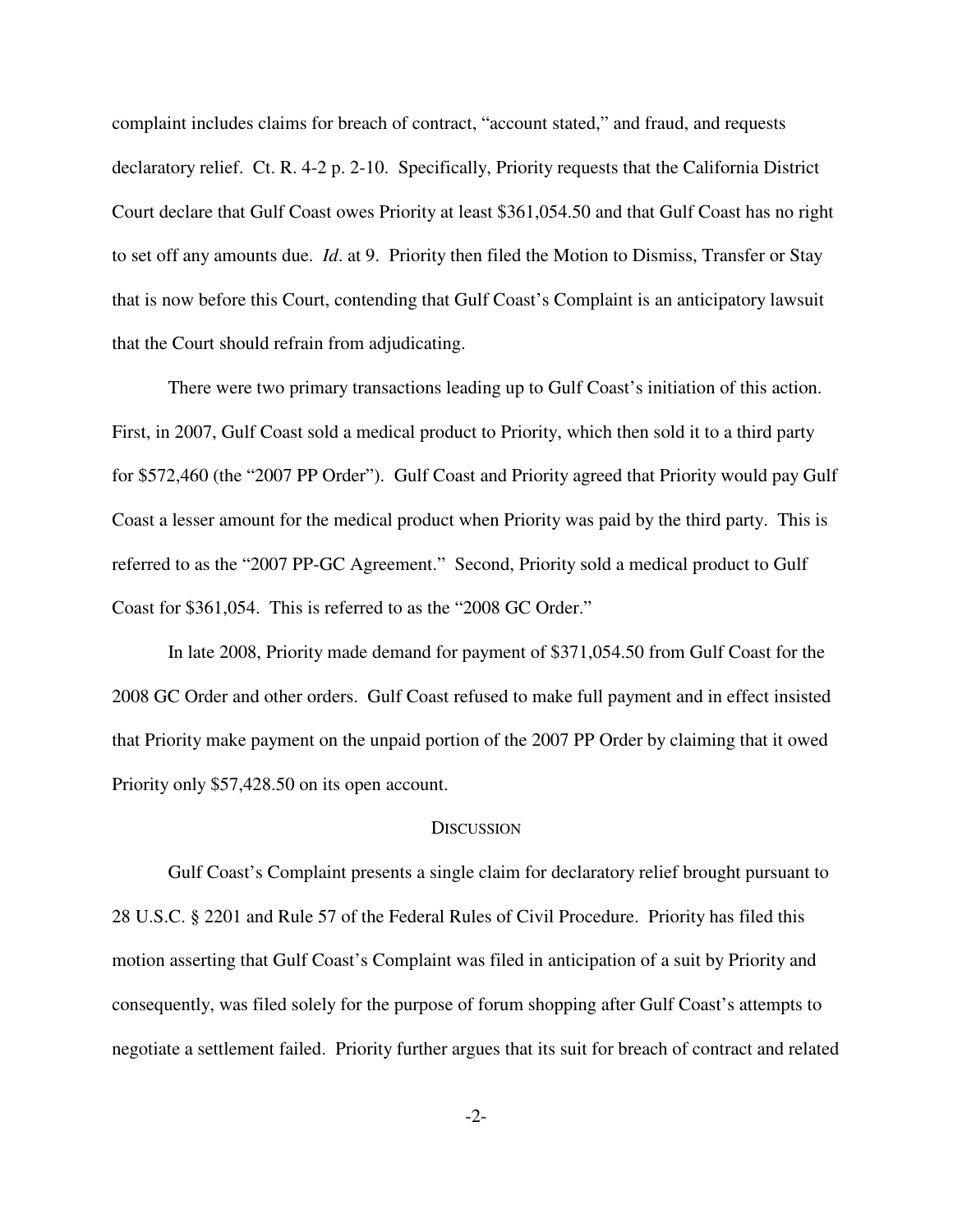claims now before the United States Court for the Southern District of California should, under Fifth Circuit law, take precedence over this suit for declaratory relief.

The Fifth Circuit generally applies a "first-filed" rule; however, it recognizes an exception to the rule in cases in which a plaintiff files suit for declaratory relief in anticipation of a lawsuit to be filed by the defendant. *See Pac. Employers Ins. Co. v. MV/Capt. W.D. Cargill*, 751 F.2d 801, 804 (5th Cir. 1985). Moreover, a district court is not required to provide declaratory judgment relief. It is purely within the Court's discretion whether to decide a declaratory judgment action. *New England Ins. Co. v. Barnett*, 561 F.3d 392, 394 (5th Cir. 2009). In deciding the issue, the Court is directed to look at a variety of factors, including the pendency of litigation in another forum and whether the suit was anticipatory. *Sherwin-Williams Co. v. Holmes County*, 343 F.3d 383, 388 (5th Cir. 2003). Priority contends that Gulf Coast's suit for declaratory relief was clearly anticipatory and involved forum shopping, as Priority was beginning the collection process. It is for these reasons that Priority seeks a dismissal, or in the alternative, a transfer of this suit to the Southern District of California. Gulf Coast argues that the Court should not dismiss or transfer, but should exercise its discretion to decide the declaratory judgment action.

### *A. The First to File Rule*

"Federal district courts are courts of coordinate jurisdiction and equal rank, and must exercise care to avoid interference with each other's affairs and duplicative litigation." *Tex. Instruments, Inc. v. Micron Semiconductor, Inc*., 815 F. Supp. 994, 997 (E.D. Tex. 1993). The "first-to-file" rule permits a district court to decline to exercise jurisdiction over an action when the second-filed complaint involves the same parties and issues. "The concern manifestly is to

-3-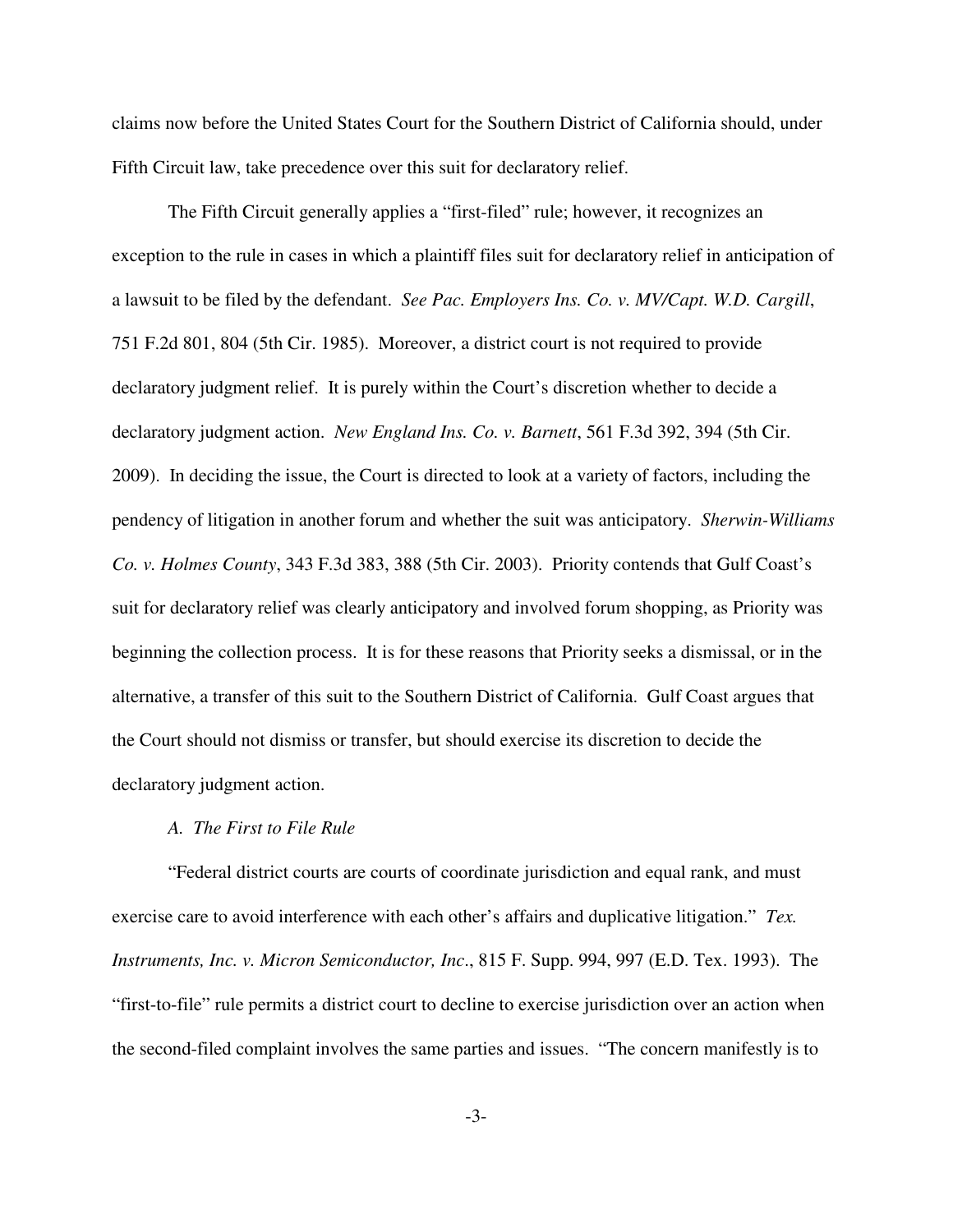avoid the waste of duplication, to avoid rulings which may trench upon the authority of sister courts, and to avoid piecemeal resolution of issues that call for a uniform result." *W. Gulf Mar. Ass'n v. ILA Deep Sea Local 24*, 751 F.2d 721, 728-29 (5th Cir. 1985). However, the first-to-file rule is not a rigid or inflexible rule to be mechanically applied. *Mann Mfg., Inc. v. Hortex, Inc*., 439 F.2d 403, 407 (5th Cir. 1971). Courts may make an exception to the first-filed rule when justice or expediency requires. The decision of whether to apply the first-to-file rule involves determinations concerning "[w]ise judicial administration, giving regard to conservation of judicial resources and comprehensive disposition of litigation." *Kerotest Mfg. Co. v. C-O-Two Fire Equip. Co.*, 342 U.S. 180, 183 (1952). In this case, the declaratory judgment action filed by Gulf Coast is the first-filed action, with Priority's California breach of contract action being filed three months later. As such, it is this Court's duty to determine whether the Court should decline to exercise its jurisdiction over the declaratory judgment action, despite the fact that it was the first-filed action.

## *B. Declaratory Judgment*

The analysis regarding whether to decide or dismiss a declaratory judgment action requires a district court to determine: "(1) whether the declaratory action is justiciable; (2) whether the court has the authority to grant declaratory relief; and (3) whether to exercise its discretion to decide or dismiss the action." *Sherwin-Williams Co.*, 343 F.3d at 387.

Regarding justiciability, a declaratory judgment action is ripe for adjudication if it addresses an actual controversy. 28 U.S.C. § 2201(a). "As a general rule, an actual controversy exists where 'a substantial controversy of sufficient immediacy and reality [exists] between parties having adverse legal interests.'" *Orix Credit Alliance, Inc. v. Wolfe*, 212 F.3d 891, 896

-4-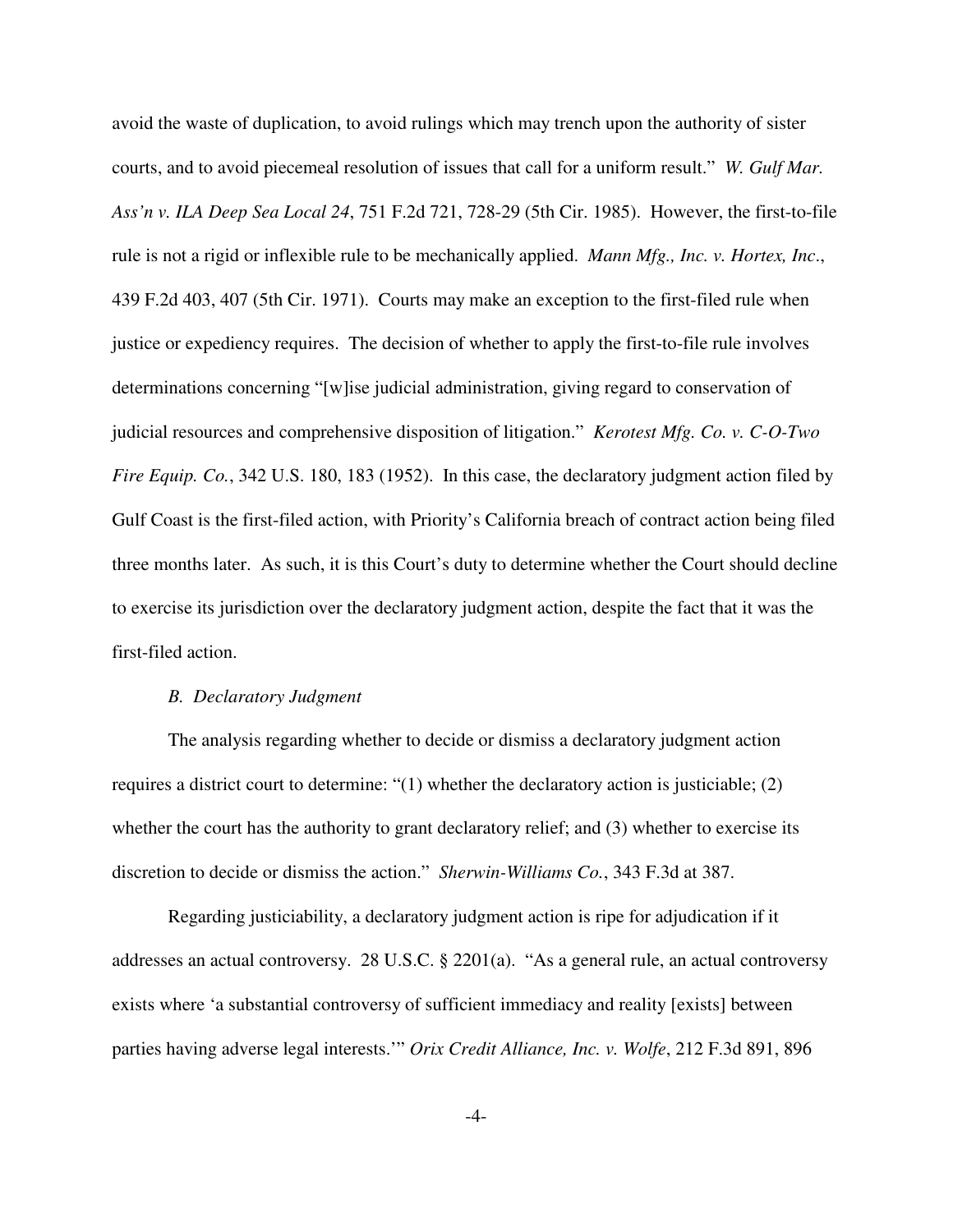(5th Cir. 2000) (citations omitted). In this case, Priority's suit in California federal district court, filed three months after the declaratory judgment action, affirms the nature of an already-existing actual controversy and satisfies the first factor of justiciability.

Once the justiciability decision is made, the Court must next determine whether it has the authority to grant declaratory relief. "[A] district court does not have authority to consider the merits of a declaratory judgment action when: (1) the declaratory defendant previously filed a cause of action in state court; (2) the state case involved the same issues as those in federal court; and (3) the district court is prohibited from enjoining the state proceedings under section 2283." *Sherwin-Williams*, 343 F.3d at 388. None of those circumstances exist in this case. Therefore, the Court moves on to the third factor: how to exercise its discretion to decide or dismiss the case. The Fifth Circuit has identified the following seven nonexclusive factors to consider when making this determination:

(1) whether there is a pending state action in which all of the matters in controversy may be fully litigated;

(2) whether the plaintiff filed suit in anticipation of a lawsuit filed by the defendant;

(3) whether the plaintiff engaged in forum shopping in bringing the suit;

(4) whether possible inequities in allowing the declaratory plaintiff to gain precedence in time or to change forums exist;

(5) whether the federal court is a convenient forum for the parties and witnesses;

(6) whether retaining the lawsuit would serve the purposes of judicial economy; and

(7) whether the federal court is being called on to construe a state judicial decree involving the same parties and entered by the court before whom the parallel state suit between the same parties is pending.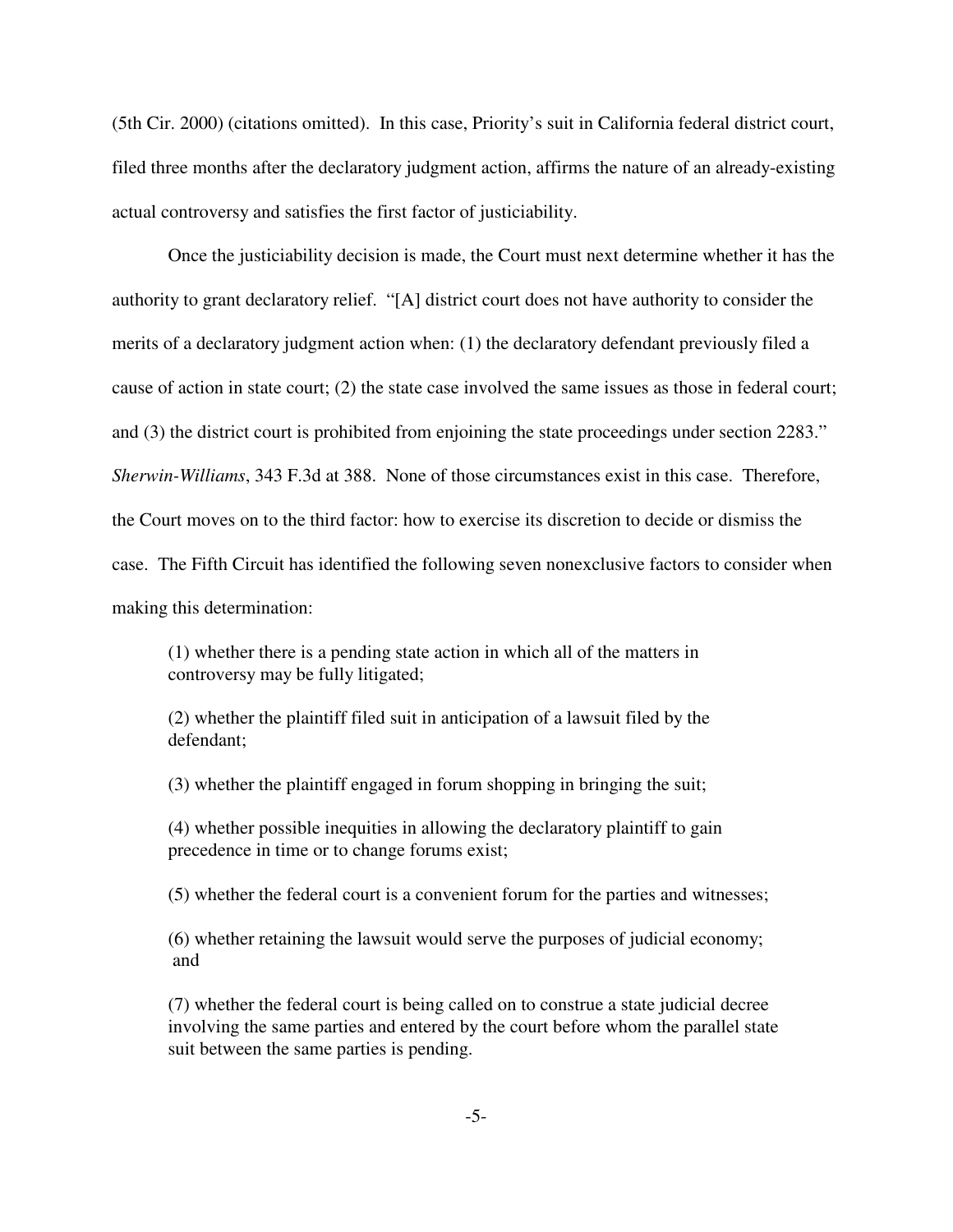*Sherwin-Williams*, 343 F.3d at 388 (citing *St. Paul Ins. Co. v. Trejo*, 39 F.3d 585 (5th Cir.1994)). These factors address three issues essential to deciding whether to exercise jurisdiction over a declaratory judgment action or to abstain: federalism; fairness; and efficiency. *Sherwin-Williams*, 343 F.3d at 390-91.

Applying these factors, the Court begins with the fact that there is a pending action for breach of contract and related claims filed by Priority in a United States District Court of California which encompasses the issues to be addressed by this Court. That the parallel action is in federal, rather than state, court is not dispositive of the first factor. *Watkins Strategy & Res. Grp. v. WLC, LLC*, 433 F. Supp. 2d 778, 782 (S.D. Miss. 2006) ("[t]he fact that a parallel proceeding is pending in a sister federal court should be taken into consideration."). It does not appear that the third factor, forum shopping, is at issue in this case. The mere fact that declaratory relief is sought by Gulf Coast does not necessarily indicate that Gulf Coast was intentionally forum shopping, anymore than any other litigant who files a lawsuit. This case does not present a situation such as in *Mission Insurance Company v. Puritan Fashions Corporation*, where the Court found that the plaintiff caused the defendant to delay filing suit by representing that it was considering the merits of the claim and by allowing an extension on the limitations period. *Mission Ins. Co. v. Puritan Fashions Corp.*, 706 F.2d 599, 601 (5th Cir. 1983). Had it not been for those representations and implications, the defendant would have been the first to file suit. *Id*. Additionally, the parties have identified no inequities related to the fourth factor. Furthermore, the fifth factor, convenience of the forum, does not weigh heavily in favor of one party over the other. As this is primarily a breach of contract case, the majority of documentary discovery will be on paper which may be easily exchanged through the mail. Both the Plaintiff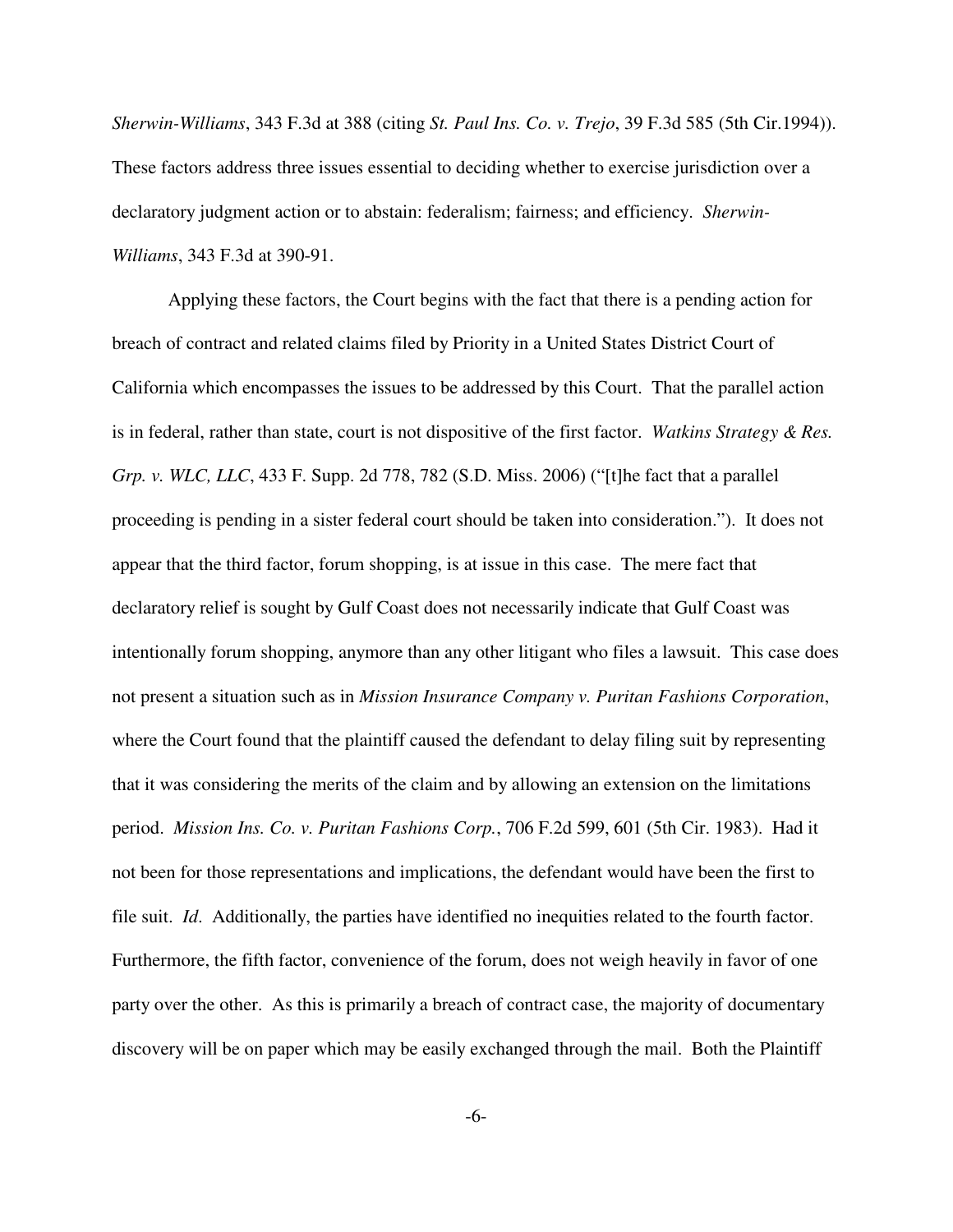and the Defendant appear to do business nationwide and can litigate this suit in California just as they can in Mississippi without any undue hardship. The sixth factor, interest of judicial economy, does weigh in favor of this Court abstaining from deciding the declaratory judgment action. The issues at hand are a subset of the issues to be litigated in the California forum. To avoid duplicative proceedings, waste of financial resources, and the risk of inconsistent rulings, judicial economy dictates that the entirety of the matter be heard by one court. The seventh factor has no application to this case.

It is the second factor, anticipation of litigation, that lends the strongest support to this Court declining to exercise jurisdiction over the declaratory judgment action. The evidence submitted shows that the present action was filed in anticipation of litigation. Gulf Coast had been aware of and encouraged Priority's collection efforts in 2008 against the third party in the 2007 PP Order. Ct. R. 5 p. 3 (¶8). Gulf Coast manifested its understanding that Priority did not owe it on the 2007 PP Order until Priority collected from the third party. *Id.* Late in 2008, Priority made attempts to prompt Gulf Coast to pay the amount owed for various orders, including the 2008 GC Order. Ct. R. 5-2. Gulf Coast responded by showing its own calculation of the amount owed, which included a deduction or set off for the outstanding amount of the 2007 PP Order. Ct. R. 5-3 p. 2. In addition, Gulf Coast informed Priority, "I will have our attorney prepare a release letter for Dave to sign prior to making this full and final payment." *Id*. The release letter was not signed by Priority. Priority informed Gulf Coast that Priority would initiate collection action, and the reply was that "you have to do what you have to do." Ct. R. 15 p. 3-4. Gulf Coast clearly anticipated litigation when its attempts to negotiate a lower amount due to Priority were unproductive. As it is the opinion of the Court that this suit was filed in